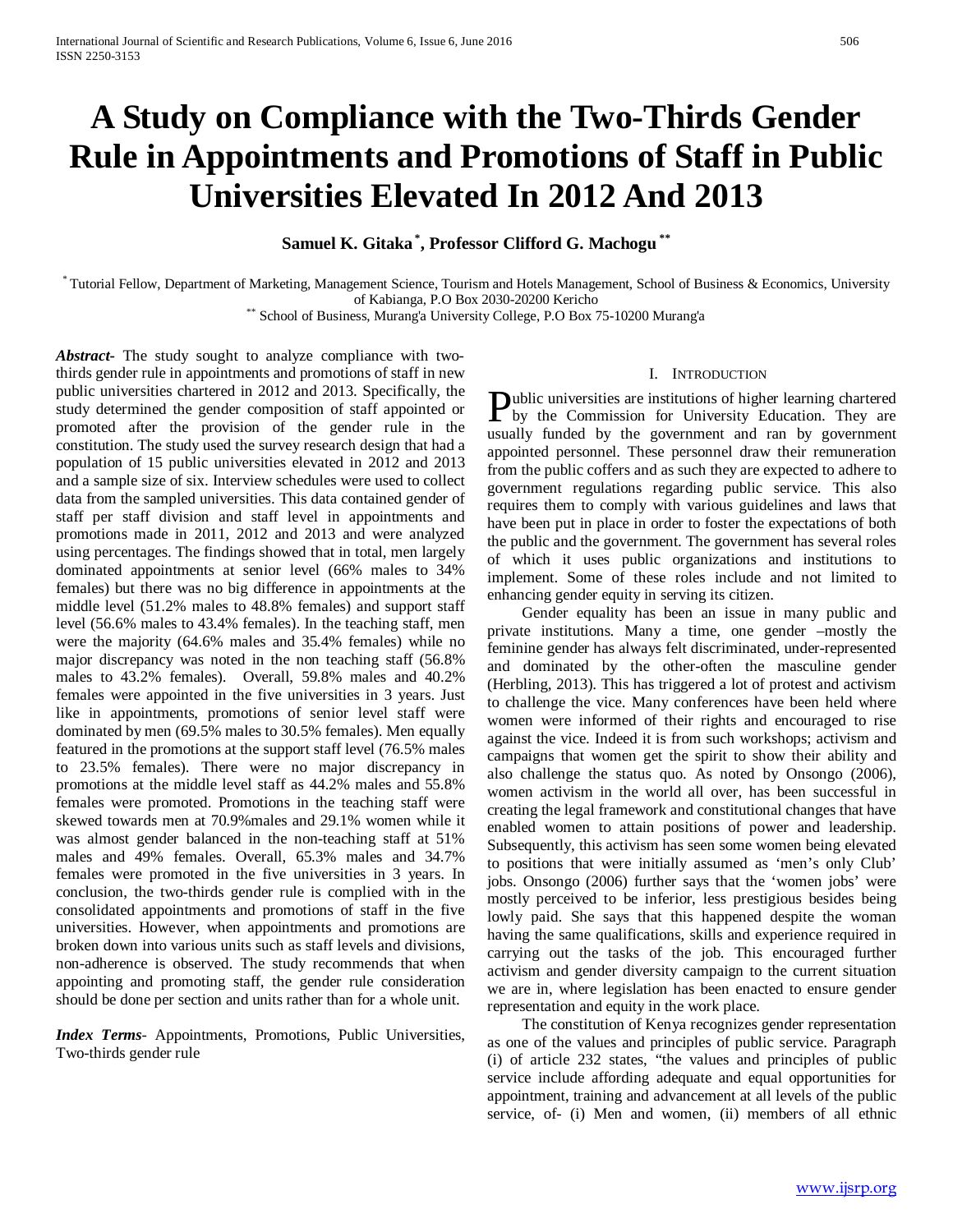groups; (iii) and persons with disabilities" (Constitution of Kenya, 2010).

 To this end, to satisfy part (i) above, all public organizations and institutions are expected to consider gender equality when making appointments and promotions among other personnel functions.

 Gender representation is further enhanced by provision in the constitution of a gender diversity clause which states that no more than two-thirds of employees of any public organization should be of the same gender (Constitution of Kenya 2010, Article 27(8)). Although the two-thirds gender rule is silent on the beneficiaries of the clause, it is certain it benefits women most as they are the ones mainly underrepresented. The rule ensures their consideration in situations in which they would not have been considered was it not for the rule. This being part of the law; all appointing authorities in these organizations are expected to comply with the rule.

 Nonetheless as noted by Onsongo (2006), it has been very difficult to achieve equity without direct intervention from the government, even where, as in the case of South Africa, the constitution and other regulations make provision for women to be given equal rights to job opportunities and positions of power. In other words, regulations and legislation does not imply direct implementation of gender equity. This means that despite the provision in our own constitution that no more than two-thirds of appointments shall be of the same gender, scrutiny of the public institutions may prove otherwise.

 In closer look on implementation of the rule in some public sectors, non-compliance has greatly been noted. For example in elective positions where the rule was supposed to apply, it failed to work as was evidenced in the general elections held on  $4<sup>th</sup>$ March 2013. Analysis from Independent Electoral and Boundaries Commission indicated that only 16 women were elected for the post of Member of The National Assembly compared to 274 men elected for the same positions. This put as a percentage, there was only 6% women elected as members of The National Assembly and 94% men elected to this position. The percentage is much below the two-thirds or 33% provision in the constitution. It is important to note that there was no woman elected for both the senatorial and the gubernatorial seats, (Esipisu, 2013). In the matter of the principle of Gender representation in the National Assembly and the Senate raised by the Attorney General (on behalf of the government of Kenya), to the Supreme Court for advisory the court observed that the twothirds gender principle could not be immediately realized neither could it be enforceable in the two houses until August 2015 (Kenya Law Reports, 2012).

 In the same vein, the County Representative contest displayed the same failure to meet the two-thirds gender threshold as only 77 women were elected (representing 6% ) compared to 1,393 men (94%) elected to the same position (Esipisu, 2013).This means that despite the legislation, it is still difficult to ensure gender representation in public organizations.

 Looking at other findings of other public sectors, the same failure in gender representation appeared. According to Herbling (2013), the boards of Kenyan listed companies were out of step with the constitution requirement on gender.

 Worse still, the report indicated that more than a third of the companies listed at the Nairobi Stock Exchange did not have women directors by March 2013. The report further showed that only 20% of seats in the state-owned companies enlisted in the bourse were occupied by women. In a study report done in February 2013 and titled 'Bringing the other half to the board' Muturi (2013) as cited by Herbling (2013) said that there was no deliberate effort in gender consideration and that the process of appointment seemed to be gender blind. This is despite the government's legislation on two-thirds gender rule.

 Moving on to appointments made by the government especially the cabinet Secretaries, all was not lost as report showed that the president ensured the two-thirds threshold was met. However the appointment of the Principal Secretaries did not meet the constitutional provision on two-thirds gender rule (Burrows, 2013) and that of the media team was faulted by the Gender and Equality Commission which said that its composition was biased towards men ("Uhuru faulted", 2013).

 A few years ago, the government elevated technical colleges and campuses of universities to University Colleges and finally to full –fledged Universities. There are currently fifteen new public Universities that were approved by Commission for University Education and awarded charters in 2012 and 2013 (CUE Brochure, 2013). As a result of change of status, the Universities made many appointments and promotions in various positions. Most of these appointments were made after the promulgation of the constitution of Kenya (2010) which provided for the implementation of the two-thirds gender rule. This study wanted to know whether the findings on gender noted in the public sectors mentioned above were consistent with public universities' staffing. The study therefore analyzed compliance with the two-thirds gender rule in appointments and promotions of staff in public universities chartered in 2012 and 2013 and determined the challenges the institutions faced in trying to implement the rule.

# **Legislation of Gender Rules and their Implementation**

 Over the last several decades, a number of strategies have emerged and evolved to promote gender equity in development efforts (Bryan & Varat, 2008).

 Due to the rampant gender imbalances existing in organizations as depicted above, many countries have come up with legislations and guidelines to help bring the underrepresented gender on board which many times as observed earlier is usually the feminine gender. Sometimes, resolutions, covenants and agreements on gender ratified by countries are the ones that give rise to formulation of these gender policies. Some of these measures have been made collectively by countries or by regions and others by individual countries.

 One example of such law on gender is the two-thirds gender rule enshrined in Kenyan constitution. The constitution provides that "Not more than two-thirds of elective or appointive bodies shall be of the same gender in public sectors", (Kenyan constitution Article 27(8), 2010). With this provision in place; it goes without saying that the law has been put so that no gender dominates the other in employment opportunities. The clause becomes strong when read together with Article 232(1) (i) of the constitution concerning the values and principles of public service. Part of the Article reads "The values and principles of public service include affording adequate and equal opportunities for appointment, training and advancement, at all levels of the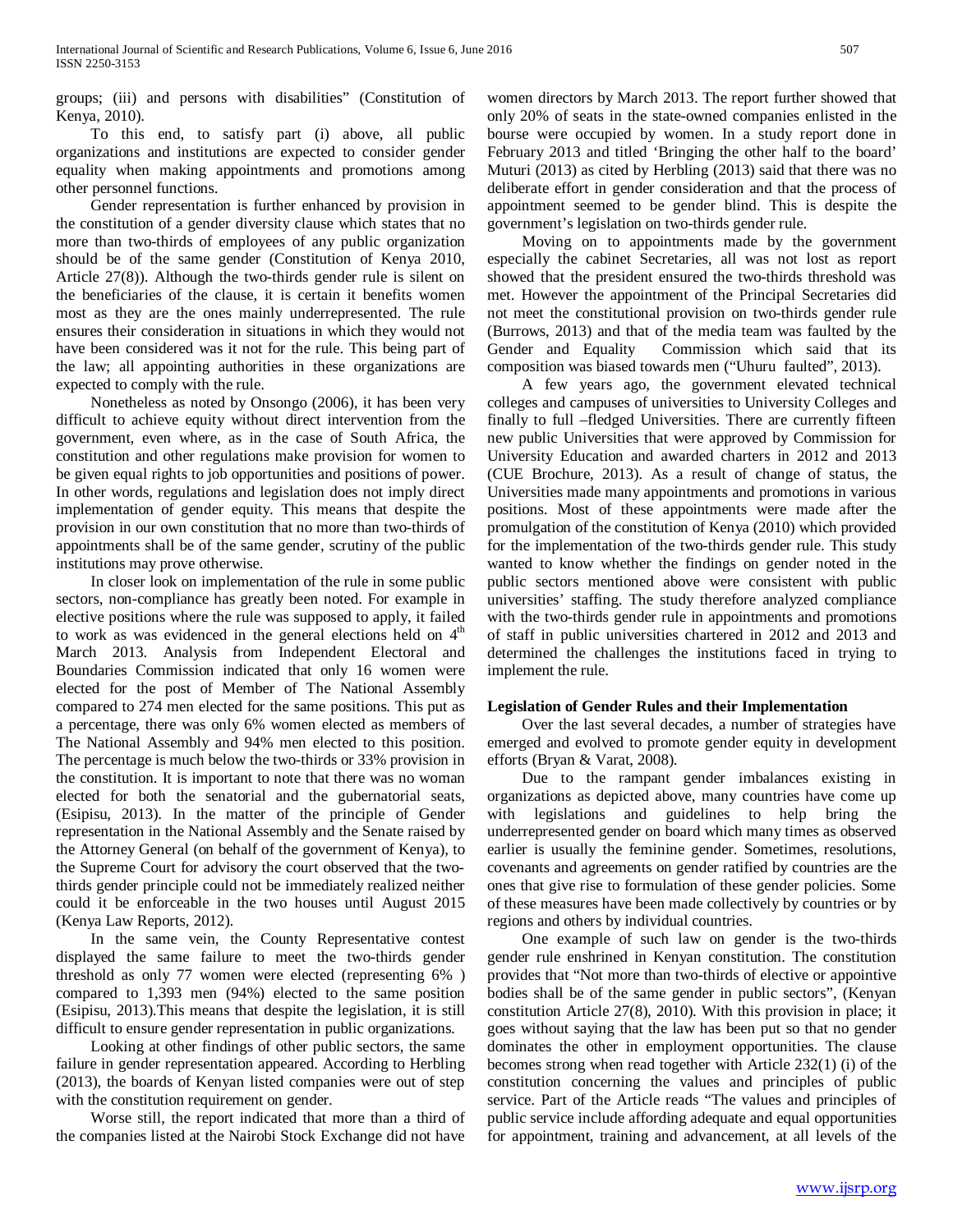public service of-men and women;.......". These policies having been included in the constitution make it mandatory for all appointing and promoting bodies in public service to consider the rule in their future recruitments. The big challenge now rests on the government to enforce this gender rule.

 Gender Policies have also been made in other countries. According to GMI ratings (2013), in 2011, Italy passed legislation requiring its public companies' boards to be one-third female by 2015. This saw the percentage of female directors increase from 4.6% points in December 2011 before legislation to 8.2% in 2013 after the legislation, an increase of 3.7%. *(Governance Metrics International (GMI) -An independent corporate governance research firm. It does research on environmental, social and economical factors/issues affecting public companies).*

 Another example drawn from the GMI ratings (2013) indicate that in January 2011, France National Assembly passed a law requiring French company boards to be 20% female in three years and 40% female in six years. As a result, GMI reports that female representation on the boards began to accelerate in anticipation of the laws adoption and rose to 9.3% in 2012 and to 18.3% the standing for 2013.Indeed the report indicated that the legislation led to recruitment of women who were highly qualified professionals, many of who were new to public board service in France.

 Many other countries which were under the coverage of GMI had legislation ongoing for gender representation. For example, in Brazil, legislation is currently under consideration that by 2022 would mandate 40% female directors at companies where the government has a major ownership stake. In Canada the same legislation is being worked on and as this is happening, individual companies in the country have put up their own measures to ensure gender diversity. A similar initiative was being taken by India where legislation on having at least one female director in public companies was awaiting approval (GMI, 2013).

 Therefore it is clear from the examples given that legislation on gender laws can help bring gender diversity in organizations. If the same implementation of legislations could be replicated in Kenyan public organizations, the country would reap the benefits of gender balance in the workplace.

 However, it is important to note that legislation does not always guarantee gender diversity in organizations. Giving an example with Spain, the percentage of female directors as at 2013 was 9.5%, a decrease from the December 2011 percentage of 10.2%. This was despite the country legislating a requirement in 2007 to have at least 40% female in board membership in public companies (GMI, 2013). The same observations were made in UK. It was noted that despite the country targeting to achieve 25 percent female board representation in the listed companies by 2015, the percentage of women executive directors in 2013 was down from 6.6 percent in 2012 to 5.8 percent in 2013 (Maclead & Coffey, 2013). Therefore it means that it is possible to have laws in place but then fail to implement them.

Another example is given by Kiamba (2008) where in South Africa there was a requirement of 30% representation of women in public service positions through a presidential decree which was never implemented.

 In Australia, there was Equal Opportunity and Affirmative Action legislation in 1986. In spite of this, 12 years later, McCall et al. (2000) found out that women were still under-represented and tended to earn less than their male counterparts.

 According to GMI (2013), one possible reason to why legislative actions have been less effective in some countries noted above such as Spain is lack of penalty for non-compliance by making gender diversity to be merely taken into account when public subsidies and state contracts are awarded.

 From this discussion, it is true that legislation and effective implementation is a catalyst to gender diversity in organizations. This possibly explains why it has been observed that nations are becoming signatories of major laws, resolutions, declarations and other instruments that foster and provide for gender balance in the workplace and institutions. However, Maclead & Coffey (2013) in a report on an enquiry on executive women in the workplace in UK suggests that for maximum gender consideration, gender diversity should be owned and led by organizations themselves rather than mandated by government. This is because if the need for gender diversity arose from the organizations, it would be easier to have gender represented than when an organization would just be doing it to meet the laws of the land. Indeed as portrayed by West (2007), if gender balancing did not come from the organization itself and probably the law on gender done away with as it happened in California State, women would be on the receiving end on discrimination. She notes a situation in that state where voters in 1995 passed a proposition that forbid any state actor from giving "preferences" based on sex, race or ethnicity in making employment decisions, issuing contracts or providing any other state benefits. As a result of this abolition of affirmative action, there was increased discrimination on women at that University. She reports that the number of women new hires in the faculty fell by 10 points from 36% before the abolition of the affirmative action to 26% after the abolition and continued to decrease further. The worrying observations were made at one of the university's campus-University of California Davis Campus, which had previously shown gender consideration in new hires at 52%. Nevertheless, the figure dropped to 13% with the eradication of the affirmative action. This underlines Maclead's and Coffey's findings that gender considerations are best implemented when the need arises from the concerned organization rather than when it is a requirement by the government.

# **In summary**

 Legislation of laws on gender such as Equal Employment Opportunity (EEO) and Affirmative Action (AA) are important towards gender representation in organizations. Nonetheless these laws and constitutional provisions are only helpful if proper mechanisms are put to ensure implementation. Proper guidelines on implementation and follow up and reporting systems need to go alongside legislation. Support is also necessary in terms of resources. In reality in many organizations that had gender mainstreaming programmes, it was noted that most of the coordinators of the programme complained of lack of support from the organization as a whole, starting from the top management, unwillingness of the management to implement gender measures and also being treated as a peripheral body that did not need much consideration and emphasis. The above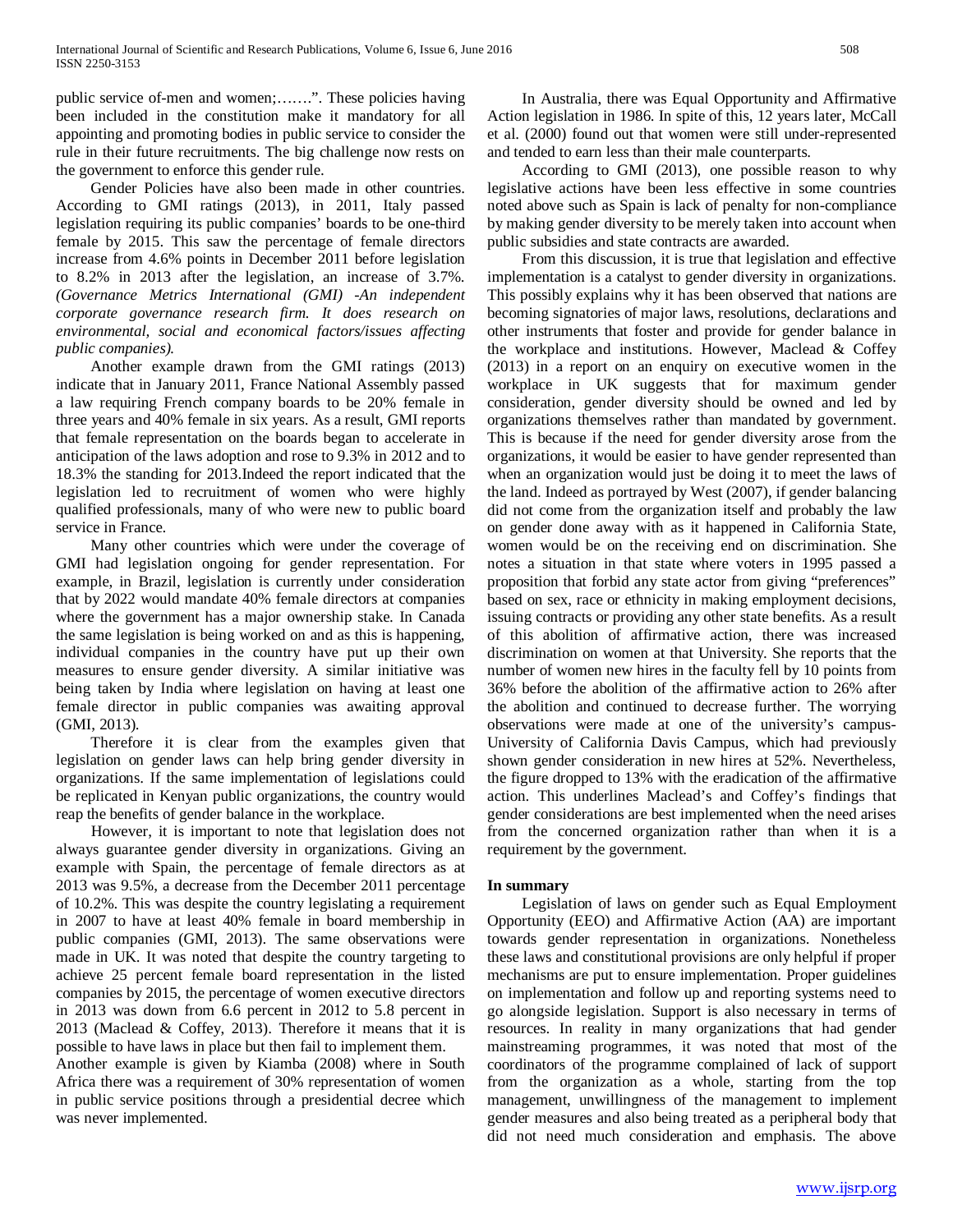observation concurs with Braithwaite and Bush (1998) who as cited by Noble and Mears (2000) says "Five years after introduction of EEO/AA in Australia, staff in the universities appeared confused, ignorant and disinterested in the legislations; managers did not seem to understand the legislation and many did not recognize gender inequality as a problem. Consequently, these coordinators of the gender programmes felt isolated, marginalized and unable to participate in, or influence decision bodies (Noble & Mears, 2000).

 If care is not taken, laws on gender can have negative impacts where one gender feels that the other is being given preferential treatment.

 Gender diversity is best achieved when it comes from within the organization. But this can only happen if the organization understands and appreciates the importance and benefits of gender representation in the organization. The management of an organization is key to having a gender sensitive environment. It was noted that firms and institutions that had women as the top managers were easier to have gender represents in their organizations unlike organizations that the male dominated the management.

 Other things that can effectively contribute to gender representation in the organization are providing an enabling environment for all genders. For example, each gender should feel embraced in the organization and be equally treated. Each gender should be given equal access to personal and career development and actions that may be interpreted as discriminatory should be vehemently condemned, discouraged and avoided.

# II. METHODOLOGY

 The study surveyed fully- fledged public universities formed after the enactment of the two-thirds gender law. This involved determining the gender composition of staff in these new universities to verify whether they had fully complied with the rule, partially complied or whether they were moving towards or away from compliance.

# **Population of the Study**

 The population of the study was the 15 new public universities that were approved and chartered in the year 2012 and 2013 (CUE, 2013). These institutions of higher education were chosen because being new establishments; they have had high need for recruitment and promotion to fill old and newly created vacancies, unlike the old public universities which were already stable in terms of need for employees. In other words, recruitment and promotions in these new universities was guaranteed hence offered a rich source of data and information for the research.

 The study used a sample size of six universities. The number represented the number of old public universities that gave rise to the new Universities.

 The study identified the mother of each new university. Where a university had one constituent college, the new university was automatically included in the sample. However, if a university had several constituent colleges, simple random sampling method was used to select the sample. One university declined the researcher's request to collect data from it hence the sample size ended up being five.

# **Data Collection Procedures**

 The researcher used interview schedules in collecting the data for the study. The interview schedules had tables where data collected was filled in. Data collection involved personal interviews with the key informants (senior human resource officers in charge of recruitment and promotion of staff). The interview involved asking questions that would help know the number of employees and their gender appointed or promoted in the university in the period 2011, 2012 and 2013 and the challenges they faced in trying to implement the gender rule. The answers to the question were then filled in the tables provided (see appendix IV). The answers were supported by the staff records maintained by the personnel office.

 To help answer the question regarding the challenges recruiters faced in attempt to adhere to two-thirds gender rule, a senior officer in the human resource department who is actively involved in appointment and promotions of staff at each university under study was required to fill a one question questionnaire.

# III. RESULTS AND DISCUSSION

# **The Study Components**

 The study investigated the composition of gender of appointments and promotions done in 2011, 2012 and 2013 in five universities namely; Pwani University, University of Kabianga, Multimedia University of Kenya, Karatina University and Laikipia University. The study had two components:

- 1. Appointments
- 2. Promotions

Each component had two sub-components namely;

- 1. Analysis for appointments and promotions in individual universities
- **2.** Analysis for consolidated appointments and promotions for all universities under study.

 The results of the investigations were put in percentages and presented in tables.

# **Sample and Sampling Procedures**

# **Table 1** *Consolidated appointments for 5 universities by gender per staff level per year*

| Senior             |               | Middle       |               | Junior        |                |  |  |  |
|--------------------|---------------|--------------|---------------|---------------|----------------|--|--|--|
| <b>Males</b>       | Females       | <b>Males</b> | Females       | <b>Males</b>  | <b>Females</b> |  |  |  |
| $\frac{0}{0}$<br>Ð | $\frac{0}{0}$ | $\%$         | $\frac{0}{0}$ | $\frac{0}{0}$ | $\frac{0}{0}$  |  |  |  |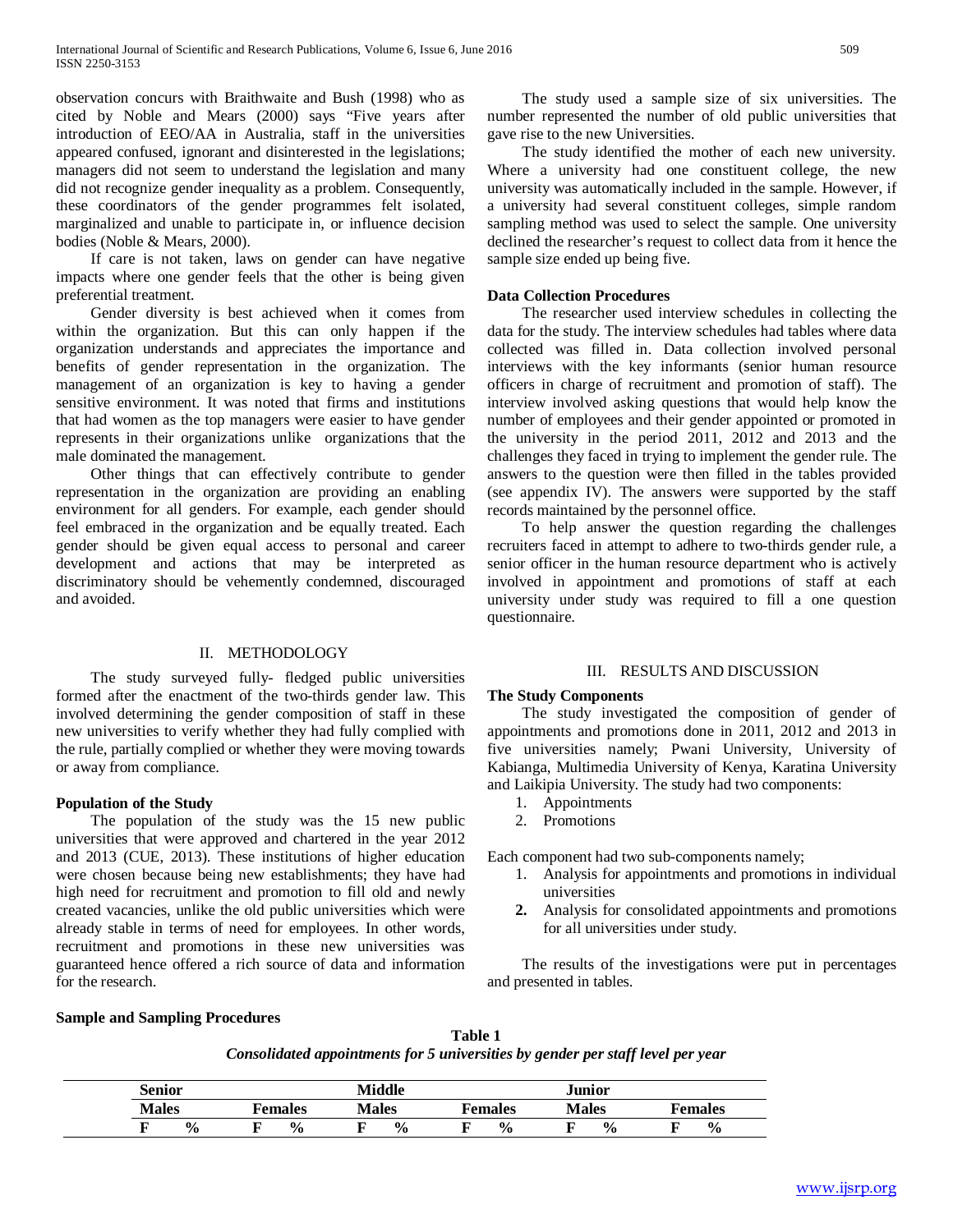| 2011   | 42  | 66.7 |    | 21 33.3 | 21 | 48.8    |    | 22 51.2 | 49 | 54.4    | 41 | 45.6 |
|--------|-----|------|----|---------|----|---------|----|---------|----|---------|----|------|
| 2012   | 78  | 66.1 |    | 40 33.9 |    | 18 52.9 |    | 16 47.1 |    | 28 63.6 | 16 | 36.4 |
| 2013   | 39  | -65  |    | 21 35   |    | 23 52.3 | 21 | 47.7    | 5  | 45.5    | 6  | 54.5 |
| Totals | 159 | -66  | 82 | - 34    |    | 62 51.2 | 59 | 48.8    | 82 | - 56.6  | 63 | 43.4 |

#### Source: Field data (2014)

 The results of table 4.32 show that in 2011, the senior level positions had 63 appointments. Out of this, 42 (66.7%) were males while 21 (33.3%) were females. In the middle level appointments, a total of 43 appointments were made, where 21 (48.8%) were males and 22(51.2%) were females. The support staff level had 90 staff appointments with 49(54.4%) being males and 41 (45.6%) being females.

 The 2012 appointments had 118 appointments in senior cadre of staff, of which 78 (66.1%) were males and 40(33.9%) were females. The middle level staff had 34 appointments, 18(52.9%) males and 16(47.1%) females. In the support staff level, 44 employees were appointed with 28(63.6%) being males and 16(36.4%) being females

 In appointments of senior positions in 2013, there were 60 staff, 39(65%) males and 21(35%) females. The middle level staff had 44 appointees, 23(523%) males and 21(47.7%) females. The support level staff had 11 appointees of which 5(45.5 %) were males and 6(54.5%) were females.

 The ratio of male to female appointments at the senior level was almost constant for the 3 years and averaged at 66% males to 34% females. Males always dominated the appointments and almost forming two-thirds of the total appointments. At the middle level, the total appointments for the 3 years were almost gender balanced and averaged at 51.2%males to 48.8% females. The average appointments at the support staff was at 56.6% male to 43.4% females. Comparing the 3 staff levels, gender bias was more pronounced at the senior staff level. In addition, men always dominated the appointments except the appointments in the middle level staff of 2011 and the support staff of 2013. The above findings are similar to finding by Onsongo (2006) that women are underrepresented in executive, management and technical positions. Women were found to be well represented in the middle and support cadre jobs, underlining findings by Onsongo (2006) and Kulis (1997) that women are locked out of jobs that are perceived to be prestigious and only given opportunities to the lowly valued, less prestigious and inferior jobs. Since decision making positions are found in the senior level jobs McCall et al (2000), it is true that women are underrepresented in the top management of the universities.

| Table 2                                                                            |
|------------------------------------------------------------------------------------|
| Consolidated appointments for 5 universities by gender per staff division per year |

|          |         | 2011 |               | 2012 |               | 2013 |               | <b>Total F</b> | <b>Total</b>  |
|----------|---------|------|---------------|------|---------------|------|---------------|----------------|---------------|
|          |         |      | $\frac{6}{6}$ |      | $\frac{0}{0}$ |      | $\frac{6}{9}$ |                | $\frac{6}{6}$ |
| Teaching | Males   | 23   | 59            | 72   | 67.3          | 29   | 63            | 124            | 64.6          |
| Staff    | Females | 16   | 41            | 35   | 32.7          | 17   | 37            | 68             | 35.4          |
| Non-     | Males   | 89   | 56.7          | 52   | 58.4          | 38   | 55.1%         | 179            | 56.8          |
| teaching | Females | 68   | 43.3          | 37   | 41.6          | 31   | 44.9%         | 136            | 43.2          |
| staff    |         |      |               |      |               |      |               |                |               |

Source: Field data (2014)

 Table 4.33 shows that in 2011, there were 23(59%) males and 16(41%) female appointments, while in the non-teaching staff 89 (56.7%) males and 68(43.3%) females were appointed. In 2012, there were 72(67.3 %) males and 35(32.7%) females

appointed in the academic staff while the non academic staff was made of 52(58.4 %) males and 37(41.6 %) females. In 2013, a total of 46 academic staff were appointed with

29(63%) being males and 17(37 %) females. In the non teaching

staff, 38 staff was appointed, 38(55.1%) males and 31(44.9%) females.

 Gender disparity was highest in appointments of the teaching staff, at an average of 64.6% males to 35.4% females. In the non-teaching staff, the average percentage of male and female appointments over the 3 years was 56.8% and 43.2% respectively.

|                                                                 | Table 3 |  |  |  |
|-----------------------------------------------------------------|---------|--|--|--|
| Consolidated appointments for 5 universities by gender per year |         |  |  |  |

| Gender/year   | 2011 |               |     | 2012          |    | 2013          |     | <b>Totals</b> |  |
|---------------|------|---------------|-----|---------------|----|---------------|-----|---------------|--|
|               |      | $\frac{0}{0}$ |     | $\frac{6}{9}$ |    | $\frac{0}{0}$ |     | $\frac{0}{0}$ |  |
| Males         |      | 57.1          | 124 | 63.3          | 67 | 58.3          | 303 | 59.8          |  |
| Females       | 84   | 42.9          | 72  | 36.7          | 48 | 41.7          | 204 | 40.2          |  |
| <b>Totals</b> | 196  | 100           | 196 | 100           | 15 | 100           | 507 | 100           |  |

Source: Field data (2014)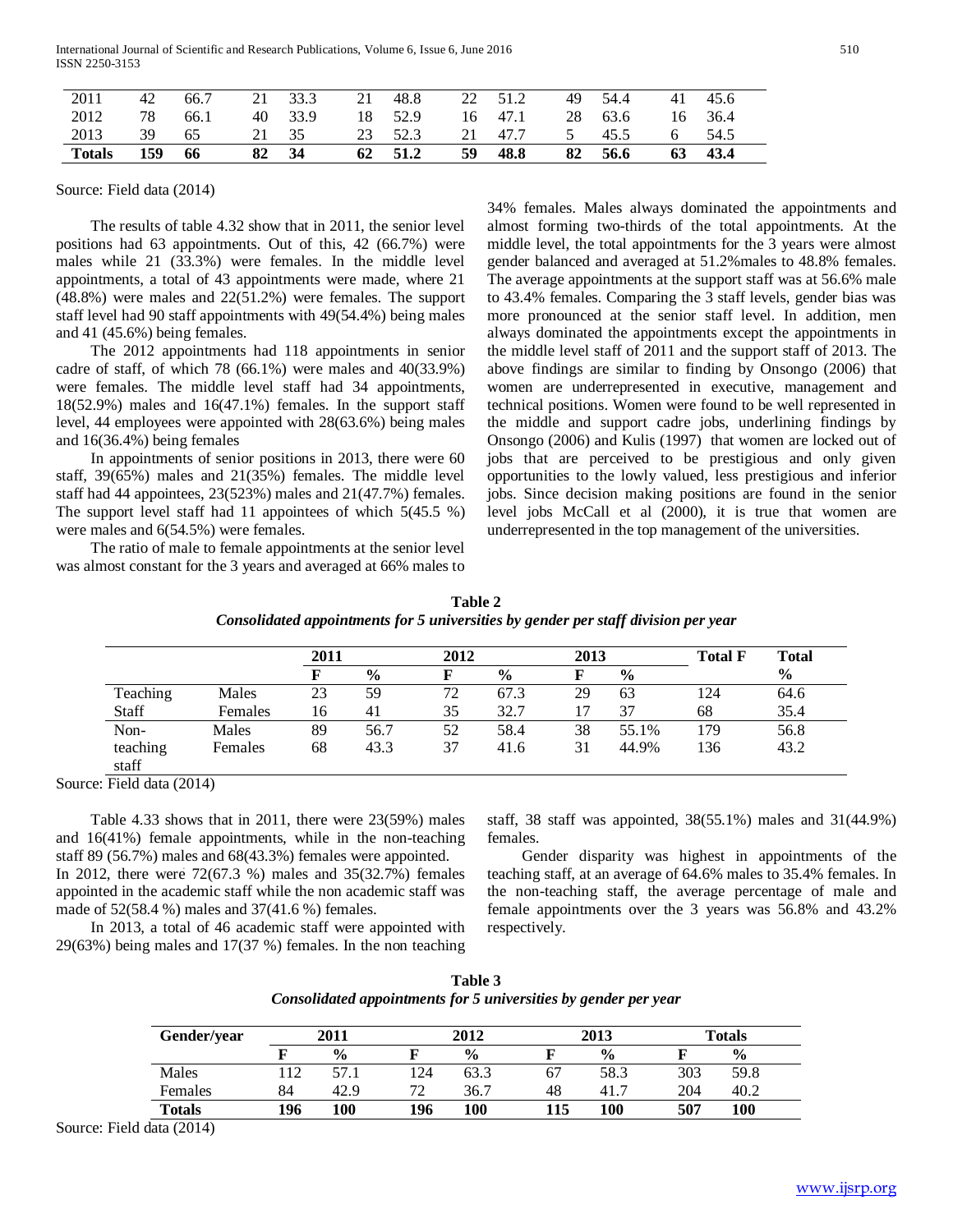From table 4.31, there were a total of 196 appointments made by the universities forming the research sample in 2011. Out of this, 112 (74.1 %) were males while 84 (42.9%) were females.

 The total appointments made by the universities in 2012 were 196 composed of 124 (63.3%) and 72(36.7%) while those of 2013 were 115 made up of 67 (58.3%) males and 48(41.7%) females.

 In total, over the 3 years under study 303(59.8%) males and 204(40.2%) females were appointed. The gender rule in overall appointments was complied with and males had the highest appointments. However, women were underrepresented in overall appointments a confirmation that women are the ones usually affected by gender when it comes to employment. The findings concur with Kiamba (2008) as found in Gumbi (2006) that the leadership in higher education was still a man's world. Trends in gender appointments across the 3 years shows that the percentage appointments of males to that of females was almost constant in each of the 3 years and averaged at 59.8% males and 40.2% females and though the gender rule is complied with, women are the minority. The findings on underrepresentation of women support Kiura (2010) that despite many efforts being made to promote gender equality, inequalities still exist.

**Gender composition and state of compliance with the gender rule in promotions made in 2011, 2012 and 2013 in the newly chartered public universities**

| Table 4                                                                        |  |
|--------------------------------------------------------------------------------|--|
| Consolidated promotions for 5 universities by gender per staff level per year. |  |

|               | <b>Senior</b> |               |                |               | <b>Middle</b> |               |    |                                | <b>Junior</b> |               |                |               |
|---------------|---------------|---------------|----------------|---------------|---------------|---------------|----|--------------------------------|---------------|---------------|----------------|---------------|
|               | <b>Males</b>  |               | <b>Females</b> |               |               | <b>Males</b>  |    | <b>Males</b><br><b>Females</b> |               |               | <b>Females</b> |               |
|               | F             | $\frac{0}{0}$ |                | $\frac{0}{0}$ |               | $\frac{0}{0}$ |    | $\frac{0}{0}$                  |               | $\frac{6}{6}$ |                | $\frac{0}{0}$ |
| 2011          | 32            | 64            | 18             | 36            |               |               |    | 100                            |               | 81.8          | n              | 18.2          |
| 2012          | 43            | 72.9          | 16             | 27.1          | 15            | 51.7          | 14 | 48.3                           | 8             | 57.1          | h              | 42.9          |
| 2013          | 32            | 71.1          | 13             | 28.9          |               | 38.1          | 13 | 61.9                           | 4             | 100           |                |               |
| <b>Totals</b> |               | 69.5          | 47             | 30.5          | 23            | 44.2          | 29 | 55.8                           | 39            | 76.5          |                | 23.5          |

Source: Field data (2014)

 The results of table 4.36 shows in 2011, the five universities under study promoted 50 staff in the senior staff cadre, of which 32 (64%) were males and 18 (36%) were females. There were 2 promotions made in the middle level which were all females. 33 staff were promoted in the support level, of which 27(81.8%) were males and 6(18.2%) were females.

 In 2012, 59 promotions were done in the senior level category of staff, made up of  $43(72.9%)$  males and  $16(27.1%)$ females. In the middle staff level, the males were 15(51.7%) and the females  $14(48.3\%)$ . The support staff had  $8(57.1\%)$  males and 6(42.9%) females.

 In 2013, promotions in the senior staff category had 45 employees, 32 (71.1%) males and 13(28.9%) females. In the middle category, there were 8(38.1%) male s and 13(61.9) females promoted. In the support staff 4(100%) males were promoted.

 The promotions in both the senior and support staff were significantly dominated by men with 69.5% males to 30.5% females and 76.5% males to 23.5% females. In both, the gender rule requirement was not met. Women held the majority in total promotions in middle level staff of the 3 years.

|          |         | 2011 |               | 2012 |               | 2013 |               | <b>Total F</b> | <b>Total</b>  |
|----------|---------|------|---------------|------|---------------|------|---------------|----------------|---------------|
|          |         | F    | $\frac{6}{6}$ | F    | $\frac{0}{0}$ |      | $\frac{6}{9}$ |                | $\frac{6}{9}$ |
| Teaching | Males   | 26   | 70.3          | 43   | 72.9          | 25   | 73.5          | 74             | 70.9          |
| Staff    | Females | 11   | 29.7          | 16   | 27.1          | 9    | 26.5          | 36             | 29.1          |
| Non-     | Males   | 33   | 68.8          | 23   | 53.4          | 19   | 52.8          | 75             | 51.           |
| teaching | Females | 15   | 31.2          | 20   | 46.6          | 17   | 41.2          | 72             | 49            |
| staff    |         |      |               |      |               |      |               |                |               |

**Table 5** *Consolidated promotions for 5 universities by gender per staff division per year*

Source: Field data (2014)

 Table 4.35 shows that, there were a total of 37 promotions of teaching staff and 48 non-teaching staff done in the five universities under study in 2011. In the teaching staff, 26(70.3%) were males and 11(29.7%) were females. In the non-teaching staff, 33(68.8%) were males while 15(31.2%) were females.

In 2012, the five universities promoted 43(72.9%) males and 16(27.1%) females in the teaching staff division. In the nonacademic staff, the males were 23(53.5%) while the females were 20(46.5%).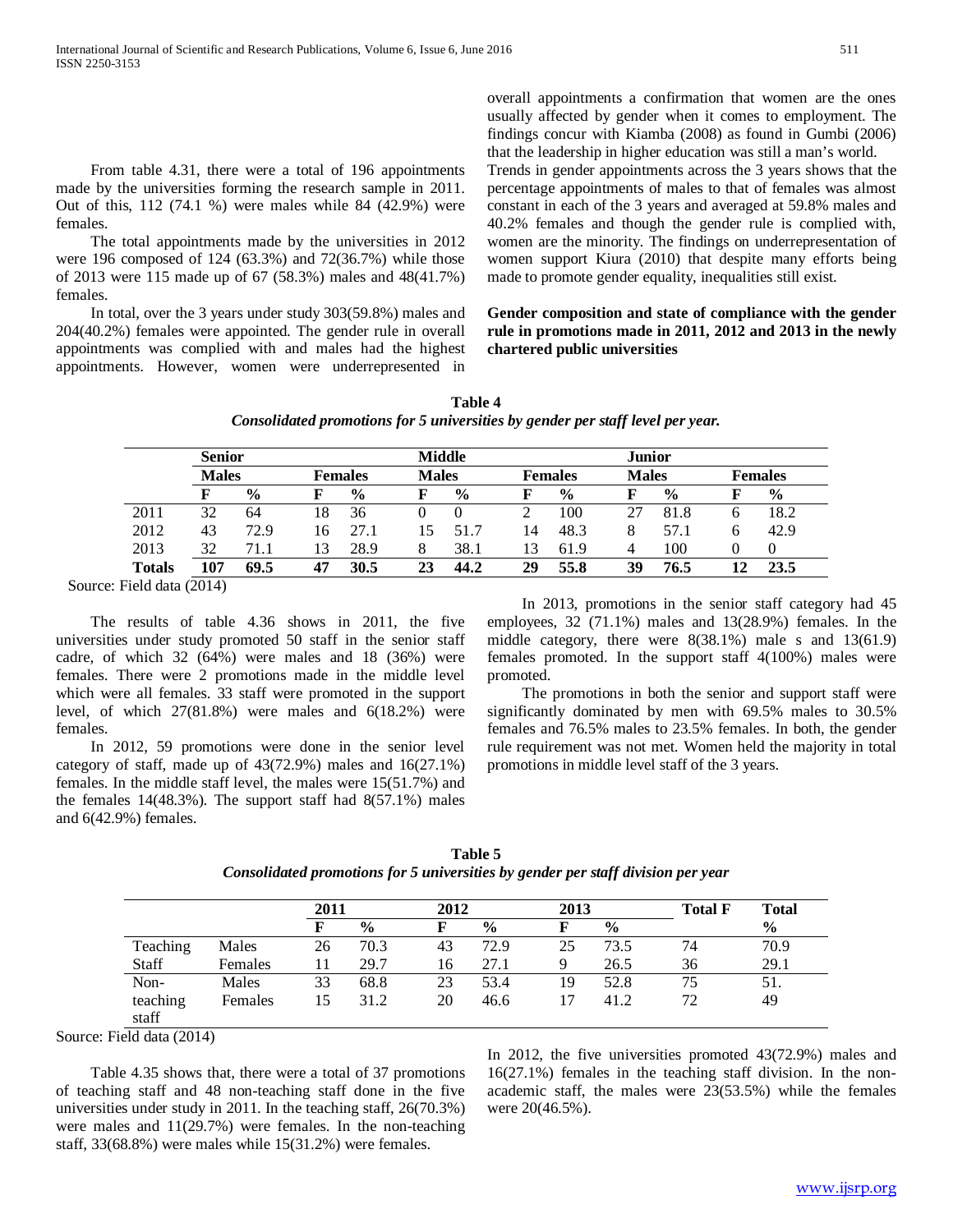In 2013, 25(73.5%) males and 9(26.5%) females were promoted in the teaching staff while 19(52.8%) males and 17(47.2%) females were promoted in the non-teaching staff.

 There was a significant bias in promotions done in the teaching staff, with the 3 years being dominated by men and none of the years were women promotions more than 30% and the problems persists across the years. Though men dominate in the non-teaching promotions, the percentage women promoted improves progressively.

| Table 6                                                        |  |
|----------------------------------------------------------------|--|
| Consolidated promotions for 5 universities by gender per year. |  |

| Gender/year   | 2011 |               |     | 2012          | 2013 |               | <b>Totals</b> |               |
|---------------|------|---------------|-----|---------------|------|---------------|---------------|---------------|
|               |      | $\frac{0}{0}$ |     | $\frac{0}{0}$ |      | $\frac{0}{0}$ |               | $\frac{6}{9}$ |
| Males         | 59   | 69.4          | 66  | 64.7          | 44   | 61.1          | 169           | 65.3          |
| Females       | 26   | 34.9          | 36  | 35.3          | 28   | 38.9          | 90            | 34.7          |
| <b>Totals</b> |      | 00            | 102 | 100           | 26   | 100           | 139           | 100           |

Source: Field data (2014)

 In table 4.34, the five universities made 85 promotions. Out of this 59 (69.4%) were males and 26(30.6%) were females in 2011.

 In 2012 the universities made a total of 102 promotions, made up of 66 (64.7%) males and 36 (34.3%) females while 2013 total promotions had 72, 44(61.1%) males and 28(38.9%) females.

 The table above shows that the percentage of male to female promotions were almost constant across the 3 years with slight improvement in gender representation in 2013. The percentage women promotions progressively increased from 2011(34.9%) to 2013(38.9%).

# IV. SUMMARY, CONCLUSIONS AND RECOMMENDATIONS

#### **Summary**

This study was guided by the following objectives

- 1. To determine the gender composition and the status in compliance with the gender rule in appointments and promotions of staff in Public universities chartered in 2012 and 2013.
- 2. To determine the challenges which impede adherence of two-thirds gender rule in appointments and promotions of staff in public universities chartered in 2012 and 2013.

From the study the findings were as follows;

 With regard to staff levels, males largely dominated the senior level in total appointments in the five universities and averaged at 66% males to 34% females. The appointments of the middle level staff were gender balanced and in some instances such as Pwani University, University of Kabianga and Multimedia University of Kenya, women were the majority in appointments. The findings confirm the views of one senior human resource manager at one of the universities who when reporting on challenges impeding the gender rule implementation noted that women usually have attractive presentation skills which give them an upper hand in the interview. In addition, at the middle level, men were said to be intimidated by the female gender, hence the tendency of women dominance in the level. There was no significant discrepancy in the total appointments at the support staff in the five universities.

 Men noticeably dominated the total appointments of the teaching staff forming 64.6% of the total appointments in teaching staff. This amplifies findings by Kankakee (1997) as cited by Onsongo (2006) that women form a minority of university teachers. On the other side, there was no much discrepancy in total appointments in the non- teaching staff (56.8% males to 43.2% females). The overall percentage male to female appointments were almost constant across the three years and averaged at 59.8% males to 40.2% females. There was fair treatment of women at the middle level in both appointments and promotions at 48.8% and 55.8% respectively.

 Just like in appointments, promotions in the senior and support staff failed to meet the two-thirds gender rule as 69.5% males to 30.5% females and 76.5% males to 23.5% females were promoted respectively. The middle level promotions met the gender rule requirements with 44.2% males and 55.5% females.

#### **Conclusion**

 Most universities had complied with the gender rule in overall appointments and promotions. In addition, the two-thirds gender rule is complied with when the consolidated appointments and promotions for the five universities are considered. When broken down into various units such as staff levels and divisions, non-adherence to the rule is noted. In most cases, women are the ones underrepresented. It was difficult to know whether the gender rule in the constitution had an effect on appointments and promotions done after the law became into force.

 Although the two-thirds gender rule had been met in most universities, women were still underrepresented in both appointments and promotions and gender balance is still far from realization. The inequalities exist despite the efforts by the government to promote gender equality through several ways such as enactment of laws, sensitization programmes and establishment of gender and equality agency.

 Concerning the second objective, three major challenges identified were lack of adequate applicants from either gender, female gender particular with location and work environment and failure to meet the minimum requirements.

#### **Recommendations**

 As non-compliance was found when appointments and promotions were broken into small units, appointing authorities should consider gender of employees per section and units rather than for a whole unit.